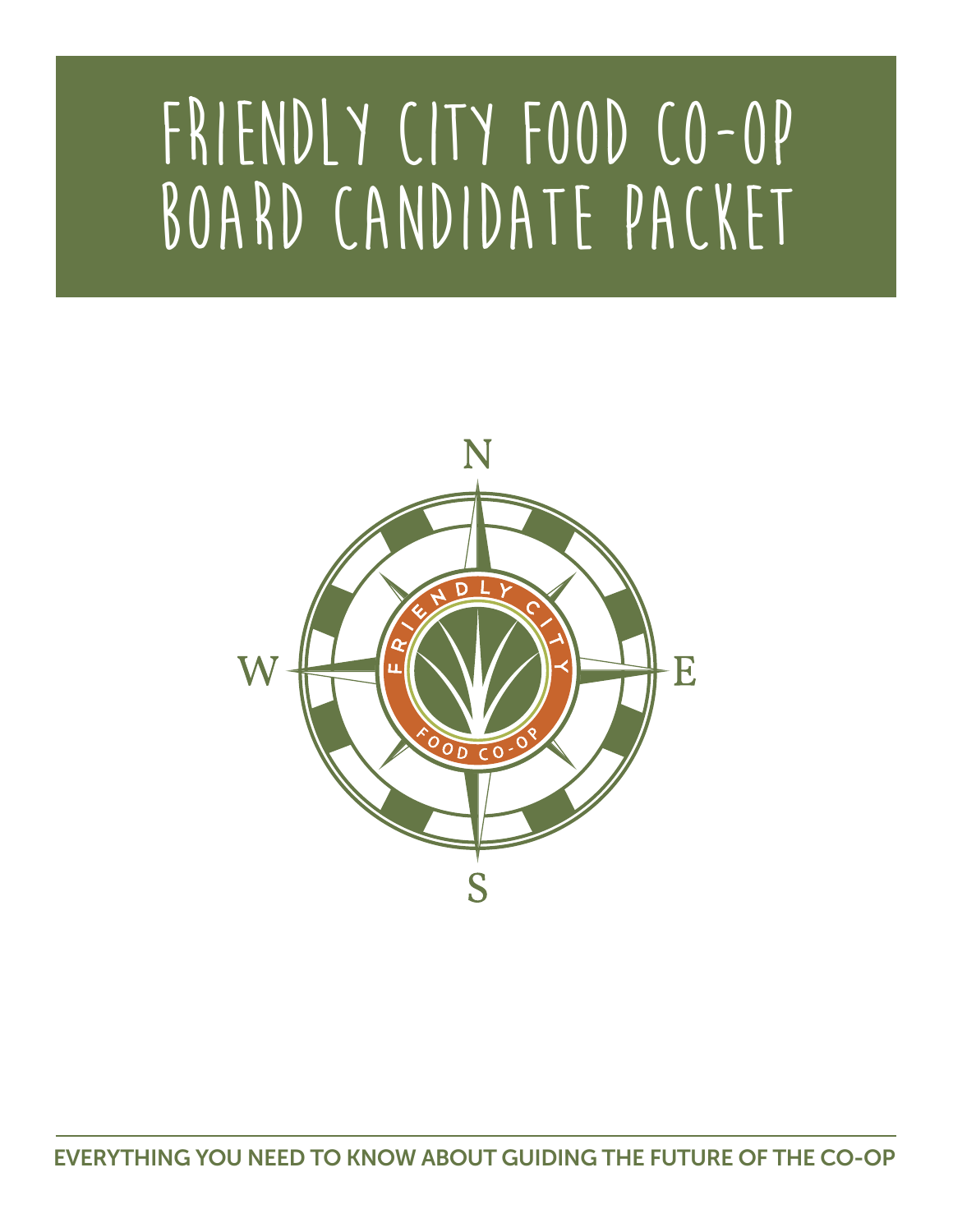

### Greetings!

Thank you for your interest in serving on the Friendly City Co-op Board of Directors. The Board of Directors plays a critical role in ensuring the continued success and health of the Co-op. We ask that you read the information in this packet before filling out your application.

In order to become a candidate for the Board of Directors, you must be an active member-owner of the cooperative. Potential candidates will agree with the governance/policy model of board leadership and assume legal liability for the organization to the extent required by law for board directors.

The owners of Friendly City Food Co-op elect board members during an election season in the fall. Each year, three spots are up for election, which may be filled with incumbent board members and/or new candidates. Once elected, each board member serves a 3-year term (December - November).

We seek a wide variety of talent in new candidates and will hold a board interest meeting in August – an informational session with refreshments and the opportunity to opportunity to ask questions and learn more about board duties.

Preferred candidates will bring experience serving on boards and experience as a Co-op owner and shopper. We will then ask that each candidate attend a full board meeting the second Thursday in September, to begin the orientation process.

After reading this packet, please feel free to contact the board with any questions you may have at [board@friendlycity.coop](mailto:board%40friendlycity.coop?subject=). We look forward to meeting you.

In Cooperation,

Friendly City Food Co-op Board of Directors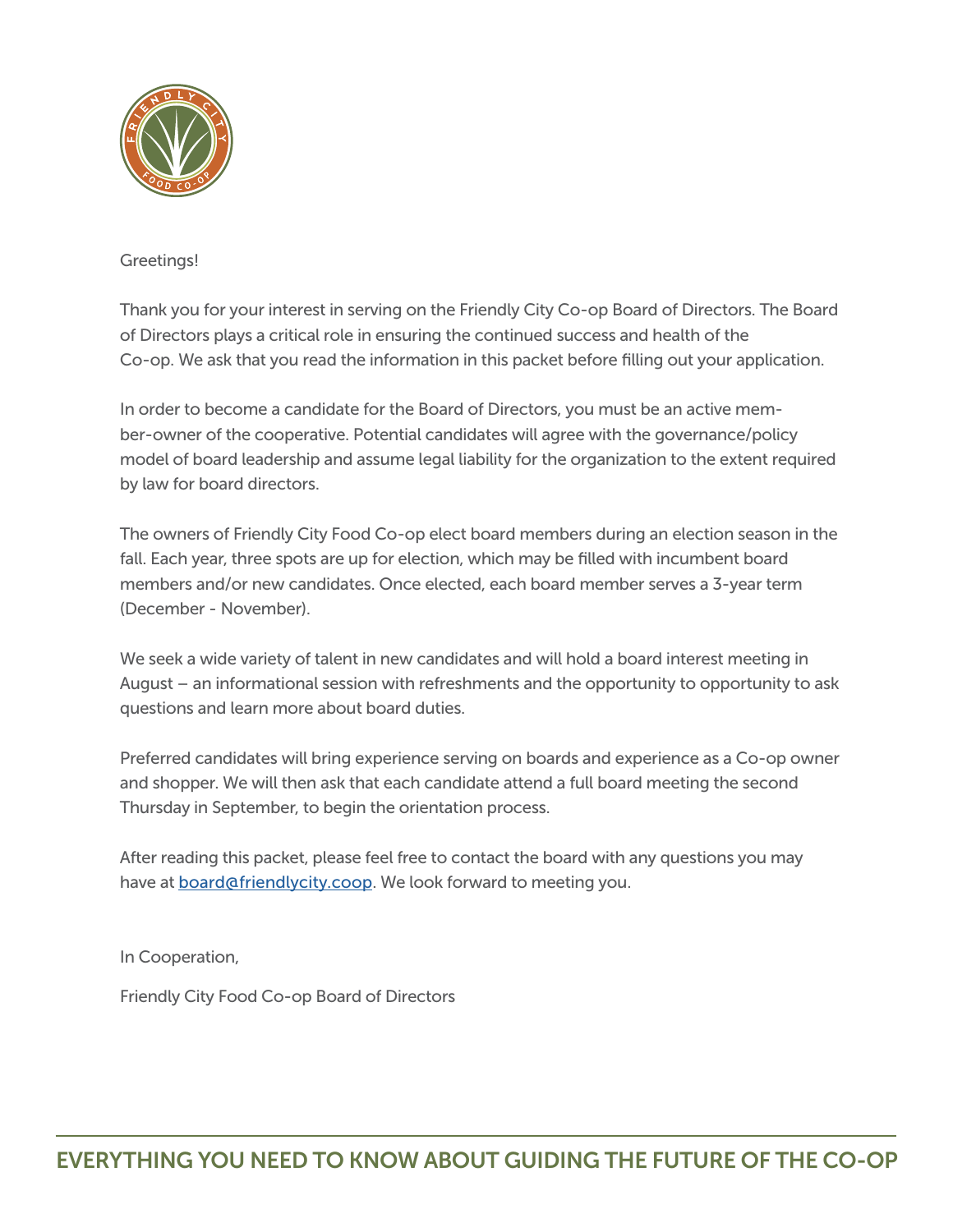

## What is The Board of Directors?

The Board of Directors is the governing body for the member-owners of the Friendly City Food Co-op. The board gives collaborative direction to the General Manager and shows accountability for the Friendly City Food Co-op's performance to its memberowners. The Board of Directors does not micromanage the Co-op or its employees through its leadership, and instead collaborates with them to ensure the long-term vitality of the Co-op.

## What Qualities Should a Board Candidate Possess?

A board candidate has experience as a Co-op member-owner and shopper, and may have previous experience serving on a collaborative board. Candidates will be expected to promote a positive image of the Co-op and promote community engagement through patronage and by encouraging others to become memberowners of the Co-op.

The ideal board candidate possesses leadership skills, excels at collaboration and whole-heartedly embraces the mission and vision of the Friendly City Food Co-op.

### What Are My Time Commitments as a Board Member?

As a member of the Board of Directors, you can expect to spend a minimum of 5 hours each month to prepare and attend scheduled board meetings. Board members will be offered opportunities to gain more thorough understanding of issues that co-ops and boards especially face, through either online or in-person education sessions. Time of engagement may range from one hour to full days, for future conferences in other communities throughout our nation.

### What Are The Duties of a Board Member?

Board membership represents the most committed level of governing involvement for an owner. Becoming a member of the Board of Directors requires you to give your time, as well as your passion. Most importantly, you will have a crucial role in ensuring the continued success and well-being of the organization.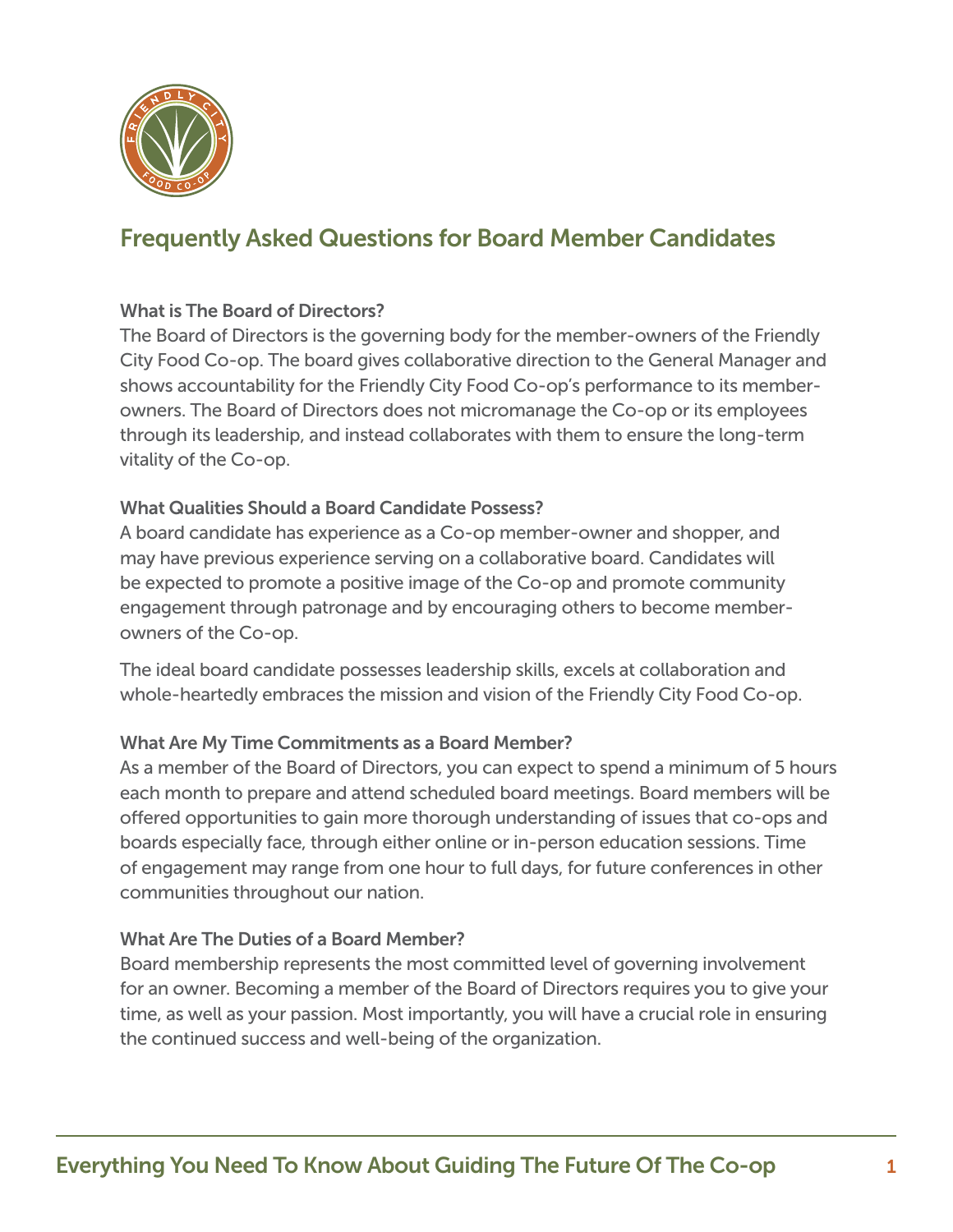

## As a board member, you will be expected to:

- Participate in the board member orientation process
- Participate in board trainings and retreats
- Attend monthly board meetings in person, online or via telephone
- Attend major Co-op events
- Attend the annual meeting
- Become familiar with the board's [Bylaws and Policy Governance Model](https://friendlycity.coop/our-board-of-directors/) (found on the website)
- Choose an assignment on at least one board committee
- Assist the Friendly City Food Co-op in soliciting investment capital from other owners when new capital needs arise
- Serve on the board for one minimum term, consisting of three years

Board members assume legal liability for the organization to the extent required by law for the board directors. Board members maintain confidentiality standards related to board, employee and owner interests to properly serve the Friendly City Food Co-op.

### Planning

To properly plan for the Friendly City Food Co-op's successful future, board members will review the Co-op's long-term strategic plan and goals. The board will hold an annual review of the Co-op's budget, plans of profitability, and of the external environment that impacts the annual plan.

### **Organizing**

Members of the board may serve on various committees to organize the operations of the board. Board members will also participate in the orientation and development of new board members.

The Board of Directors will monitor the performance of the General Manager and establish the General Manager's compensation. The board will also ensure that appropriate compensation, benefit policies and practices are in place.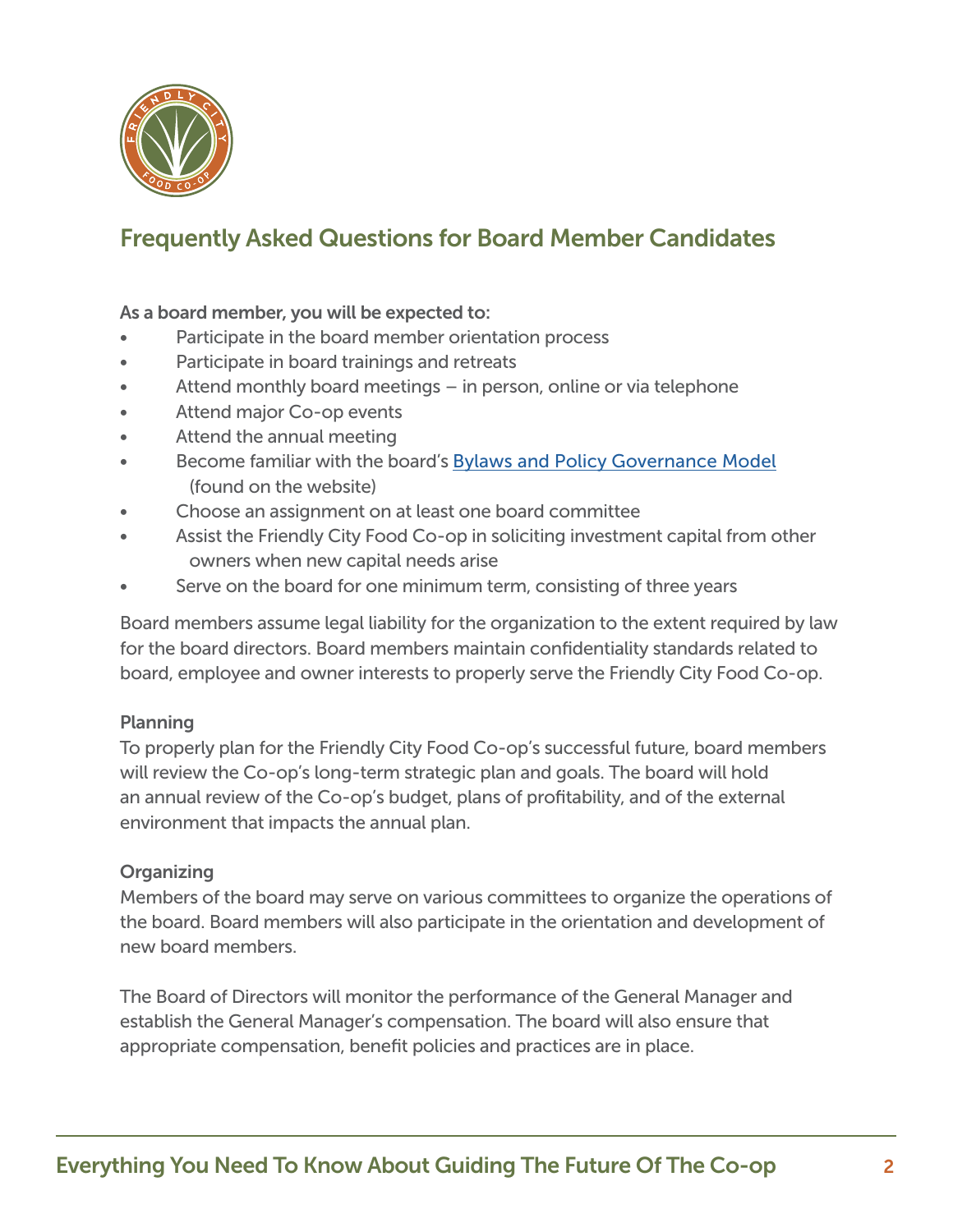

## Operational Reviews

The Board of Directors will review the results achieved by management and compare them with the Friendly City Food Co-op's philosophy, annual goals, long-term goals, and the performance of similar relevant cooperatives. The board will ascertain that the financial structure is adequate for the Co-op's current needs and long-term plan. The board will also approve major actions, such as capital expenditures or real estate deals.

### Auditing

The Board of Directors is responsible for appointing independent auditors and for reporting audit results to the general member-ownership. The board will ensure that its committees are adequately and currently informed about the condition and operations of the Co-op through reports and other methods.

It is the responsibility of the Board of Directors to ascertain that management has established appropriate policies to define and identify conflicts of interest throughout the Co-op. The board is responsible for diligently administering and enforcing those policies.

Will I Receive Compensation for Serving on The Board of Directors? At this time, each Board Member receives a 10% store discount.

This Sounds Like Something I'd Enjoy – What's Next?

After reading this packet, visit the [Board of Directors page on friendycity.coop](https://friendlycity.coop/our-board-of-directors/) and read the Ends Policy as well as the Policy-Governance Model information. Then download, fill out, and submit the application. If you have any questions, please contact Kelly Hilliard, kelly@friendlycityfoodcoop.com